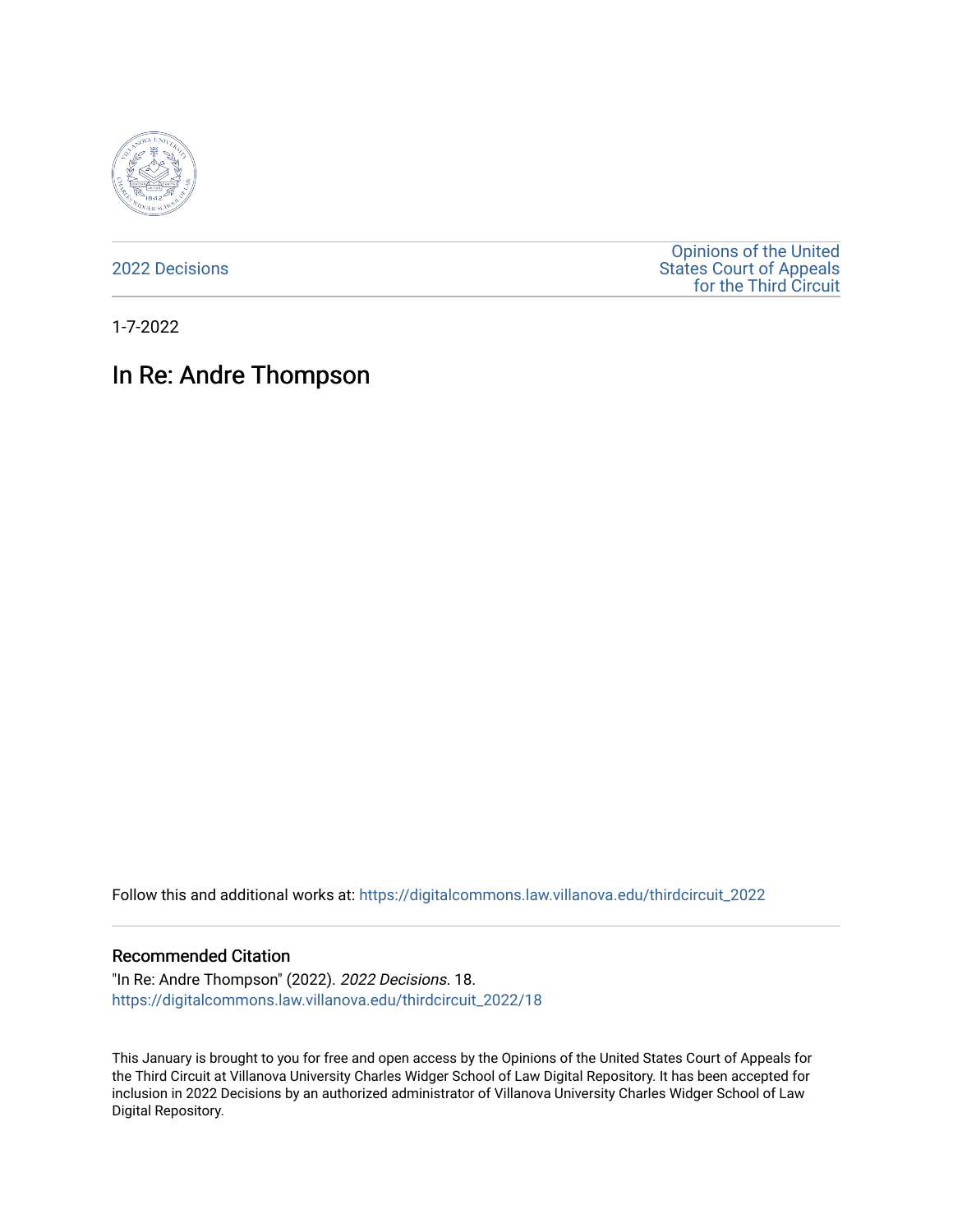### **NOT PRECEDENTIAL**

## UNITED STATES COURT OF APPEALS FOR THE THIRD CIRCUIT

\_\_\_\_\_\_\_\_\_\_\_

No. 21-3160 \_\_\_\_\_\_\_\_\_\_\_

IN RE: ANDRE THOMPSON, Petitioner

On a Petition for Writ of Mandamus from the United States District Court for the Eastern District of Pennsylvania (Related to E.D. Pa. Crim. No. 2:09-cr-00143-001)

\_\_\_\_\_\_\_\_\_\_\_\_\_\_\_\_\_\_\_\_\_\_\_\_\_\_\_\_\_\_\_\_\_\_\_\_

\_\_\_\_\_\_\_\_\_\_\_\_\_\_\_\_\_\_\_\_\_\_\_\_\_\_\_\_\_\_\_\_\_\_\_\_

Submitted Pursuant to Rule 21, Fed. R. App. P. December 10, 2021

Before: CHAGARES, Chief Judge, PORTER and FUENTES, Circuit Judges

(Opinion filed: January 7, 2022) \_\_\_\_\_\_\_\_\_

## OPINION\* \_\_\_\_\_\_\_\_\_

PER CURIAM

Pro se petitioner Andre Thompson seeks a writ of mandamus to compel the

District Court to rule on a motion he filed pursuant to 28 U.S.C. § 2255. By order

entered on December 10, 2021, the District Court denied his motion and declined to issue

a certificate of appealability. In light of the District Court's action, Thompson's

<sup>\*</sup> This disposition is not an opinion of the full Court and pursuant to I.O.P. 5.7 does not constitute binding precedent.